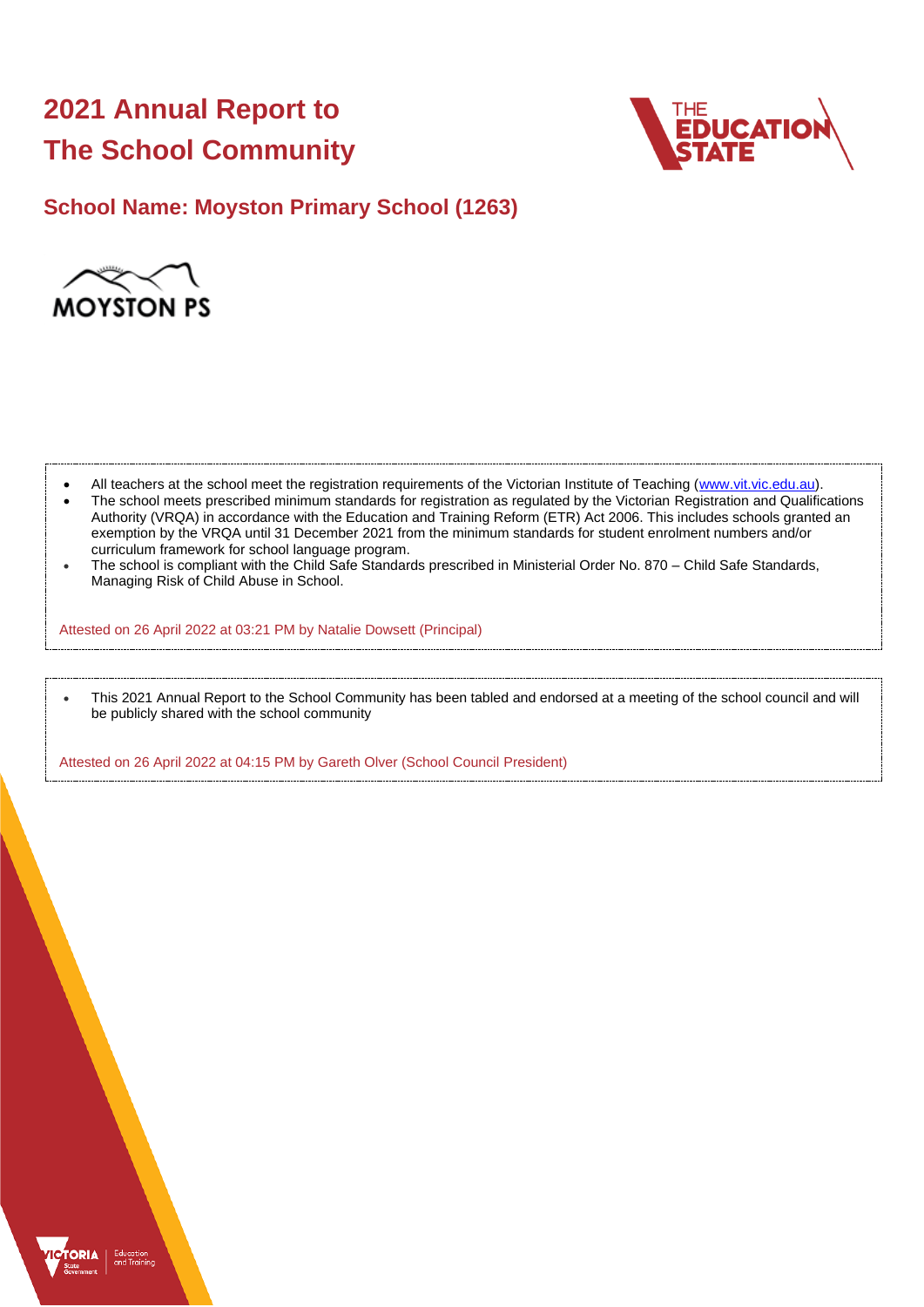

# How to read the Annual Report

## What does the *'About Our School'* commentary section of this report refer to?

The 'About our school' commentary provides a brief background on the school, an outline of the school's performance over the year and future directions.

The 'School Context' describes the school's vision, values and purpose. Details include the school's geographic location, size and structure, social characteristics, enrolment characteristics and special programs.

The 'Framework for Improving Student Outcomes (FISO)' section includes the improvement initiatives the school has selected and the progress they have made towards achieving them through the implementation of their School Strategic Plan and Annual Implementation Plan.

## What does the *'Performance Summary'* section of this report refer to?

The Performance Summary includes the following:

### **School Profile**

- student enrolment information
- the school's 'Student Family Occupation and Education' category
- a summary of parent responses in the Parent Opinion Survey, shown against the statewide average for Primary schools
- school staff responses in the area of School Climate in the School Staff Survey, shown against the statewide average for Primary schools

#### **Achievement**

- English and Mathematics for Teacher Judgements against the curriculum
- English and Mathematics for National Literacy and Numeracy tests (NAPLAN).

### **Engagement**

Student attendance at school

### **Wellbeing**

Student responses to two areas in the Student Attitudes to School Survey:

- Sense of Connectedness
- Management of Bullying

Results are displayed for the latest year and the average of the last four years (where available). As NAPLAN tests were not conducted in 2020, the NAPLAN 4-year average is the average of 2018, 2019 and 2021 data in the 2021 Performance Summary.

## Considering COVID-19 when interpreting the Performance Summary

The Victorian community's experience of COVID-19, including remote and flexible learning, had a significant impact on normal school operations in 2020 and 2021. This impacted the conduct of assessments and surveys. Readers should be aware of this when interpreting the Performance Summary.

For example, in 2020 and 2021 school-based surveys ran under changed circumstances, and NAPLAN was not conducted in 2020. Absence and attendance data during this period may have been influenced by local processes and procedures adopted in response to remote and flexible learning.

Schools should keep this in mind when using this data for planning and evaluation purposes.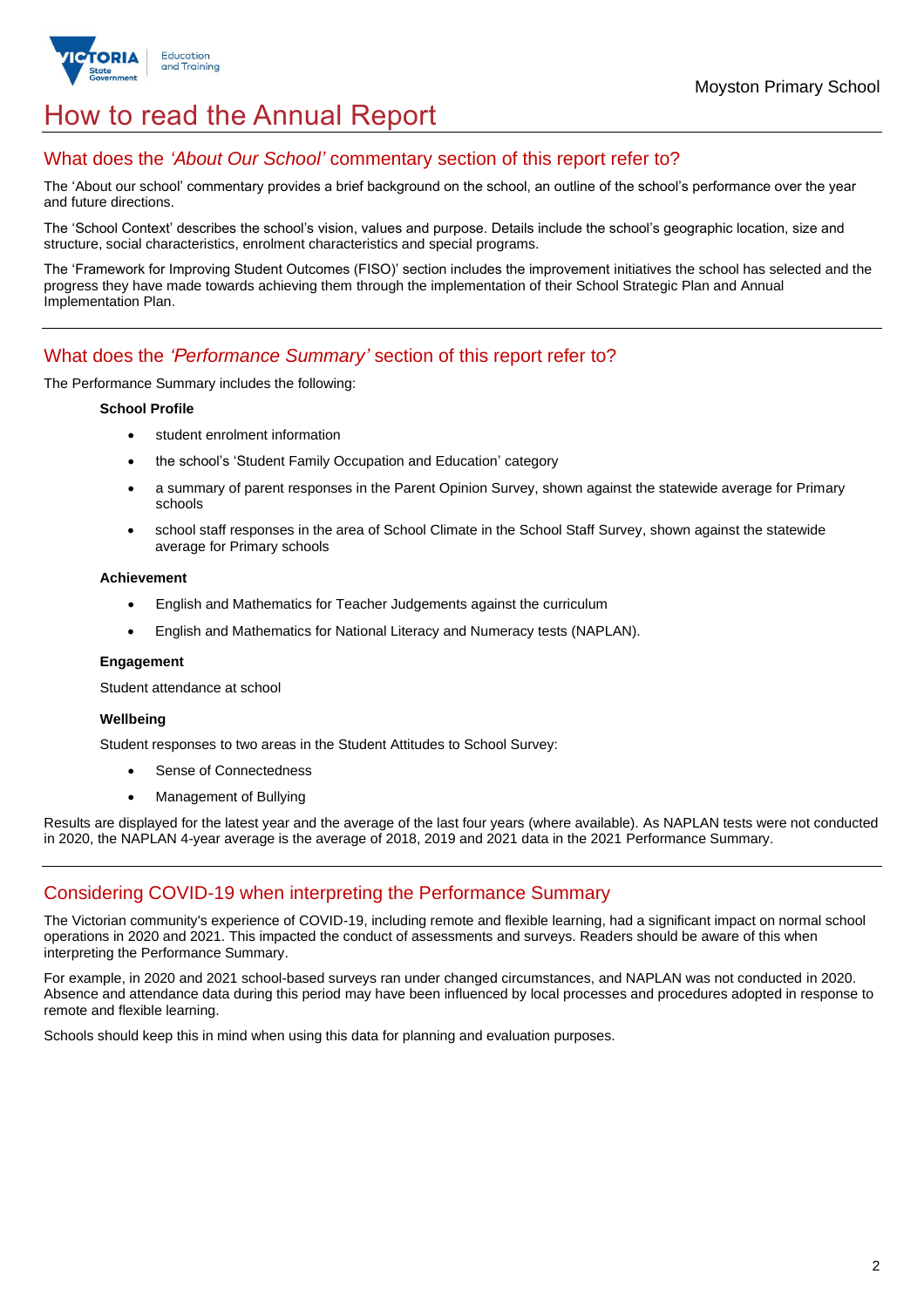

# How to read the Annual Report (continued)

## What do *'Similar Schools'* refer to?

Similar Schools are a group of Victorian government schools with similar characteristics to the school.

This grouping of schools has been created by comparing each school's socio-economic background of students, the number of non-English speaking students and the school's size and location.

## What does *'NDP'* or '*NDA*' mean?

'NDP' refers to no data being published for privacy reasons or where there are insufficient underlying data. For example, very low numbers of participants or characteristics that may lead to identification will result in an 'NDP' label.

'NDA' refers to no data being available. Some schools have no data for particular measures due to low enrolments. There may be no students enrolled in some year levels, so school comparisons are not possible.

Note that new schools only have the latest year of data and no comparative data from previous years. The Department also recognises unique circumstances in Specialist, Select Entry, English Language, Community Schools and schools that changed school type recently, where school-to-school comparisons are not appropriate.

## What is the *'Victorian Curriculum'*?

The Victorian Curriculum F–10 sets out what every student should learn during his or her first eleven years of schooling. The curriculum is the common set of knowledge and skills required by students for life-long learning, social development and active and informed citizenship.

The Victorian Curriculum is assessed through teacher judgements of student achievement based on classroom learning.

The curriculum has been developed to ensure that school subjects and their achievement standards enable continuous learning for all students, including students with disabilities.

The 'Towards Foundation Level Victorian Curriculum' is integrated directly into the curriculum and is referred to as 'Levels A to D'.

'Levels A to D' may be used for students with disabilities or students who may have additional learning needs. These levels are not associated with any set age or year level that links chronological age to cognitive progress (i.e., there is no age expected standard of achievement for 'Levels A to D').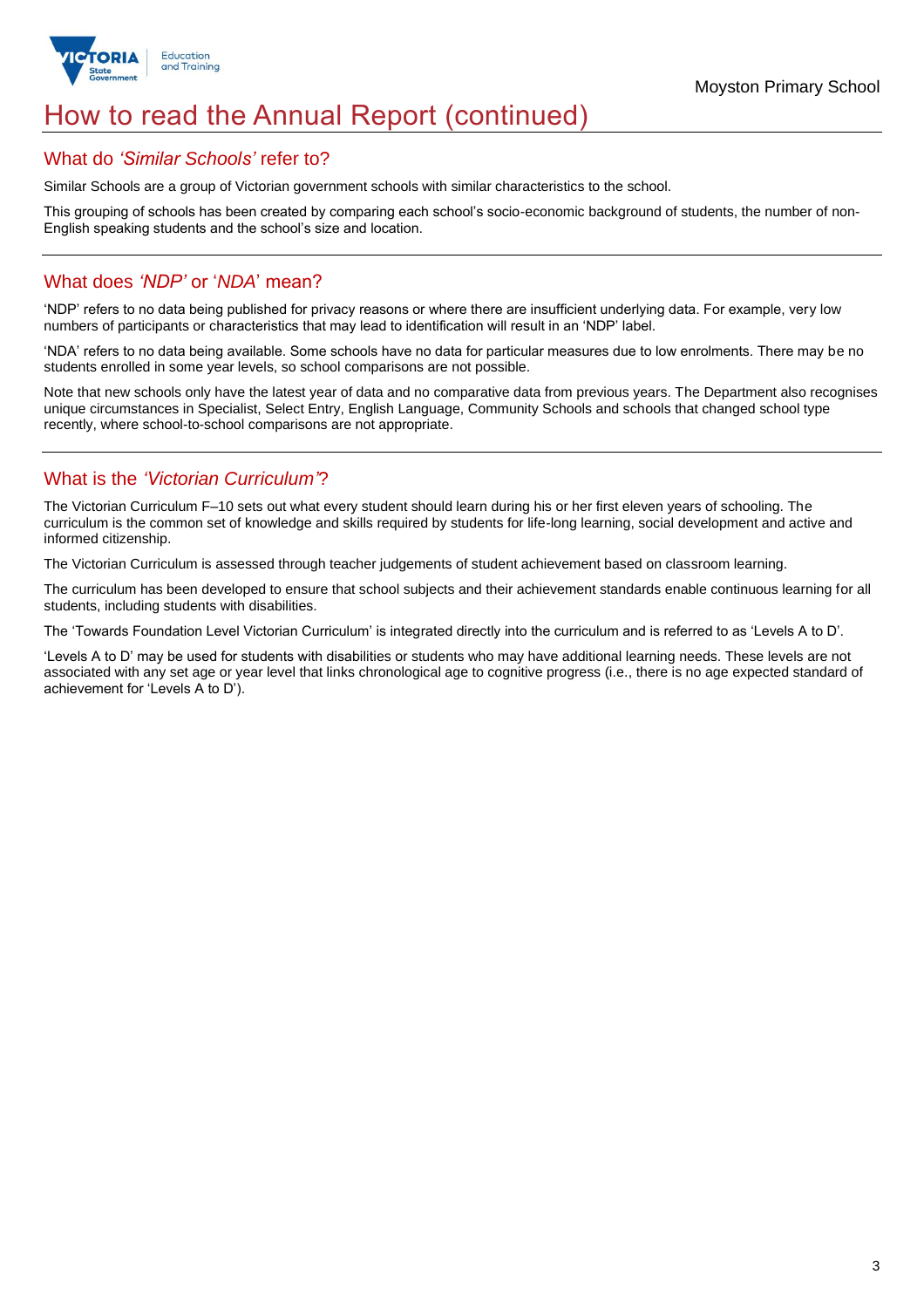



# **About Our School**

## School context

Moyston Primary School is located in a picturesque setting located just 15 minutes drive from Ararat and a 26 minute drive from Halls Gap. We are a small rural school set at the base of the Grampians and has served the educational needs of the community since 1874. Students come from nearby farms, 5 – 10 hectare rural-residential blocks and the township. In 2021 our SOFE was .044 and our school consisted of a P-3 class (19 students), 3-6 class (20 students) we also offered a tutor and intervention program where students were given support at the point of need. We had 5 staff members; 1 Principal, 2.5 full time teachers and a Business Manager at (0.5).

The school provides a harmonious, stimulating and happy learning environment that builds a strong sense of belonging and connectedness. This provides children with the values and skills required to make responsible decisions and meet the challenges that life presents. The school considers all students' learning styles with high quality comprehensive education ensuring that all students' individual learning needs are being met. Students are encouraged and supported to achieve high academic standards and become Critical problem solvers and Life Long Learners. Moyston PS strives to equip students with capacities to manage themselves and their relations with others, to understand and act effectively in the world, and to prepare them for success in education, work and life.

Our school values are:

RESILIENCE: I bounce back and don't give in and I make the right choice when dealing with difficult situations.

RESPONSIBILITY I am trustworthy, reliable and able to make safe and sensible decisions. I take ownership of my actions.

## EXCELLENCE

I strive to achieve my best at all times. were introduced and began to embed into our school and community wide.

Students participate in a comprehensive Victorian Curriculum, the Swim and Survive swimming program, Camps/Excursions, Inter-school Athletic and Swimming Sports, Auslan forms a large part of our LOTE program and we are serviced by the Mobile Area Resource Center (Mobile Library). Moyston Primary School, in conjunction with local schools Maroona and Buangor Primary Schools, enjoy shared group days, cultural activities, sporting opportunities, camps, transition and networking opportunities. In 2013, 2014, 2015, 2016, 2017 and 2018 the school competed in the Victorian Schools Cycling Cup BMX series against over 300 other schools from across Victoria, winning the Overall Aggregate points to become the State Champion School 5 years in a row. The school has modern classrooms, Art Room, Student kitchen, Multipurpose Room outdoor covered areas and a strong and comprehensive focus on ICT across all areas of the curriculum. The expansive grounds includes a BMX track, Half Pipe, playground equipment, a games area including outdoor chess, naughts and crosses, school garden including poultry, oval, beach Volleyball court, and large Basketball court. Playgroup also runs monthly in conjunction with the Maternal Health Nurse the first Wednesday of each month. The school grounds provide both large open spaces for play and activities while maintaining the feel of being very much within a rich, natural environment. The school nature reserve provides an added dimension for activities and programs.

# Framework for Improving Student Outcomes (FISO)

At Moyston Primary School three core interrelated strands encompass all areas of learning which form the basis for planning and programming.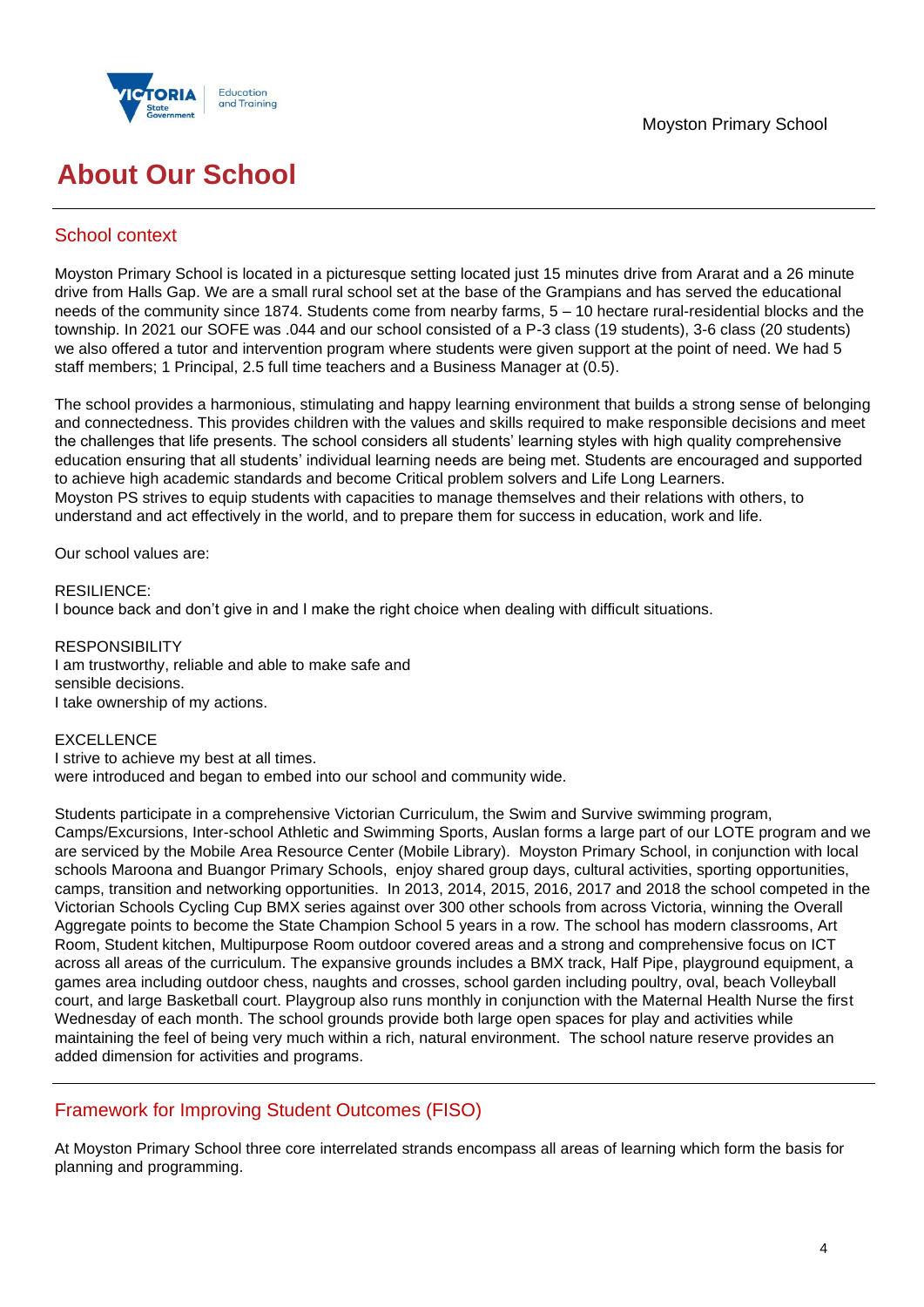

Physical and Personal Learning – Health and Physical Education, Personal Learning, Interpersonal Learning, Civics and Citizenship.

Discipline Based Learning – The Arts, English, Languages Other Than English, Humanities (Geography, History and Economics), Mathematics and Science.

Interdisciplinary Learning – Communication, Design, Creativity and Technology, Information and Communications Technology and Thinking.

Early Years Programming and catering for individual learning needs are strong features across the school. Multi-age groupings operate in all curriculum areas from Prep to Grade 6.

The school broadens its curriculum options by utilising the services of the Mobile Area Resource Centre based in Great Western. Strategies used to enhance children's learning include: cross-age tutoring, buddy system, multi-age groupings and one-on-one intervention. Additional programs that assist in the all-round development of the child, including Junior School Council, Swimming Program, Athletics, cluster school activities, bike safety education, Zone sporting opportunities, extensive transition activities, camps and School Concerts.

## Achievement

In 2021 the school continued work on its strategic plan goal of maximising the learning and growth in Literacy and Numeracy for each student. During 2021, we experienced yet again remote learning, for an extended period. Whilst this was challenging for all staff, students and families, we continued to support all students and the community responded very well. We based our learning on self - directed and project- based tasks, where teachers differentiated individually to cater for all students. Teachers had clear weekly plans for students and families to follow, with timetabled WebEx classes and well being check in's. Students/ parents were able to contact all staff at all times when they required assistance.

The Tutor Learning Initiative and identified students were supported to address any learning gaps. There has been an array of accomplishments in the Learning space and our data supports these achievements:

• Year 3 - 67% of students were in top two bands for Writing and for Year 5, 50% in the top two bands – both results well above State.

- Benchmark Growth NAPLAN Writing 50% meeting or above. (State 21%)
- Our review of Instructional Models has occurred and will be finalized in 2022.
- Assessment and data-walls have evolved and are being utilised effectively by staff.

## Engagement

Moyston Primary School students are engaged and connected to their school and we are proud of the programs which support students in building resilience, persistence, engagement, and social capacity.

This year we focused on KIS related to the FISO dimension Empowering Students and Building School Pride. The work in this area is ongoing, intentional and in 2021 we used the Resilience project to empower our students and to continue to build that connection and pride amongst all of the uncertainty that there was during 2021.

During the review we identified that more opportunities for student voice and development of student agency needed to be developed but our ability to nurture all of our students across was not compromised. Students were also authentically engaged as stakeholders in the school review process via web ex interviews.

Our school attendance was strong where the past year had not effected us, with students averaged 8% school absence days, where similar schools average was 15.5% and state average 14.7%.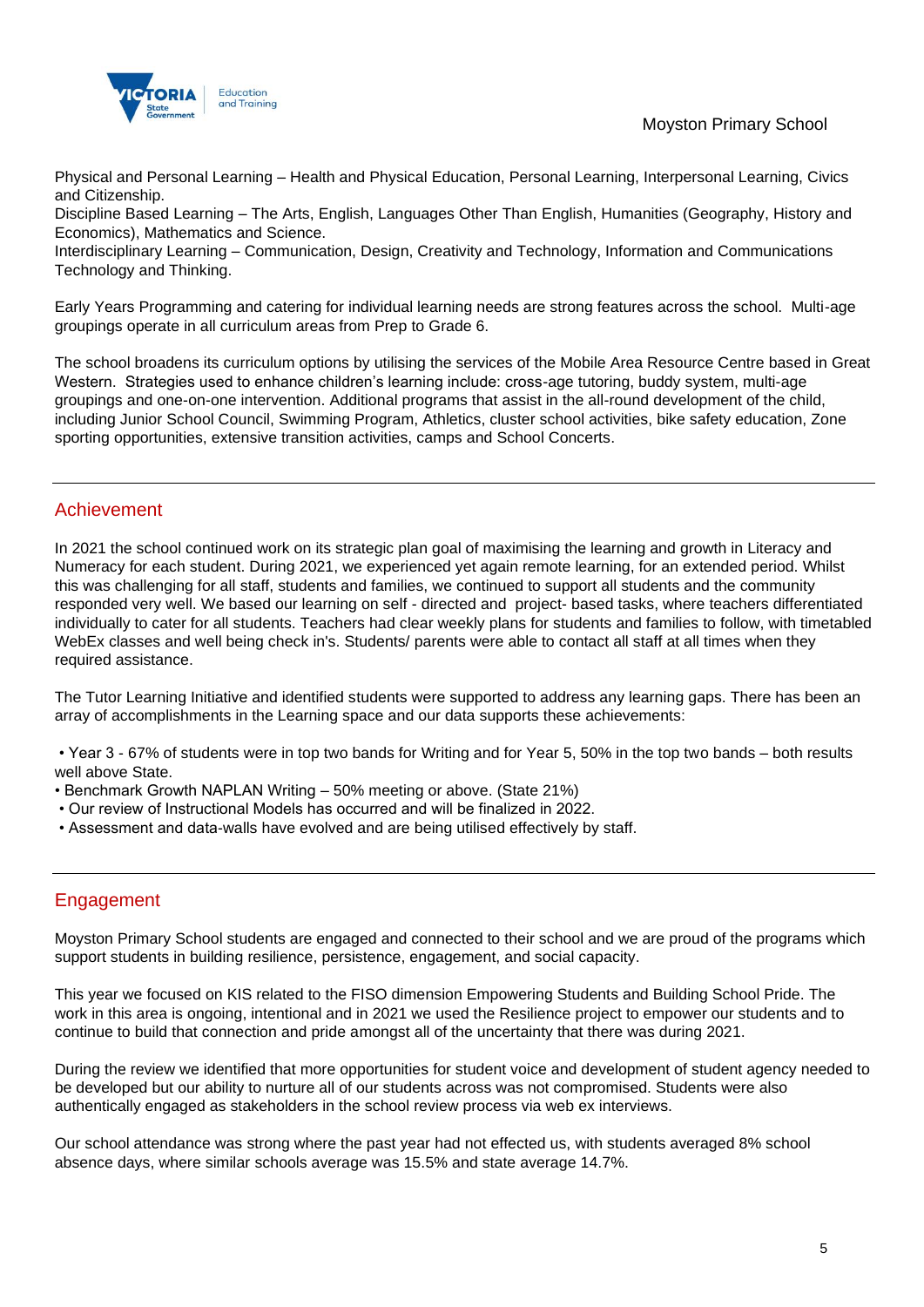

## **Wellbeing**

At Moyston Primary School Health and Wellbeing was and is always a high priority in particular in the 2021 taking into consideration the challenging times we were faced with, this was evident in the attitudes to school survey showed where 86.2% of students shown to be connected to the school against other similar schools average of 84.4% and the state average 79.5%.

Our school modified the delivery of health and wellbeing supports to students and their families, by:

• Maintaining a positive and safe learning culture through our whole-school approach by embedding the Resilience Project on weekly Wellbeing Days

• Continued regular online assemblies and a wide array of fun and engaging activities designed and sent out to all households to complete, then we celebrated together!

• WebEx classes had specific lessons using GEM TV to discuss Gratitude, Empathy and Mindfulness

• Use of YouTube to disseminate recorded student assemblies.

Our community and student resilience which also came out very positive during our Review. We have worked hard work to build positive relationships and a growth mindset over the past 4 years amongst our community and students which was certainly visible and practiced through all of the barriers we have endure where the parent satisfaction summary shows that 96.7% were satisfied against the state average of 81.8%, and with our school climate of 90.4% against state average of 75.8%. These figures are good indication that the community and students are happy and connected even through the past two trying years.

## Finance performance and position

Staff planning and management was sustainable over 2021. Fundraising was difficult during 2021, as a whole school we manage our school finances and regularly monitored our expenditure carefully and school wide priorities. We worked hard to offer professional development opportunities for staff via Webex through a Professional Learning Community (PLC) with other rural school and through the ASSIST program during 2021.

In 2021, we renovated our main building to make it a more functional building and to adapt to the changes due to remote learning. We turned our open classroom and office design into a separate classroom, principal office and a main office area. We also had two successful grant applications in excess of \$50,000 which will provide us with one shade sail to be erected over our outdoor chess board, and a shade structure erected out the front of our renovated Multipurpose Room.

The bushfire allocated funds helped replace some wooden fencing, make concrete paths to evacuation points and replace wooden seating.

Moyston Primary School maintained a sustainable position throughout 2021. The School Strategic Plan, along with the 2021 Annual Implementation Plan, continued to provide the framework for school council allocation of funds to support school programs and priorities regardless of the COVID interruptions. Students still went on camps and interacted with online incursions. The Financial Performance and Position report shows an end of year surplus of \$26,060.

## **For more detailed information regarding our school please visit our website at <https://www.moystonps.vic.edu.au/>**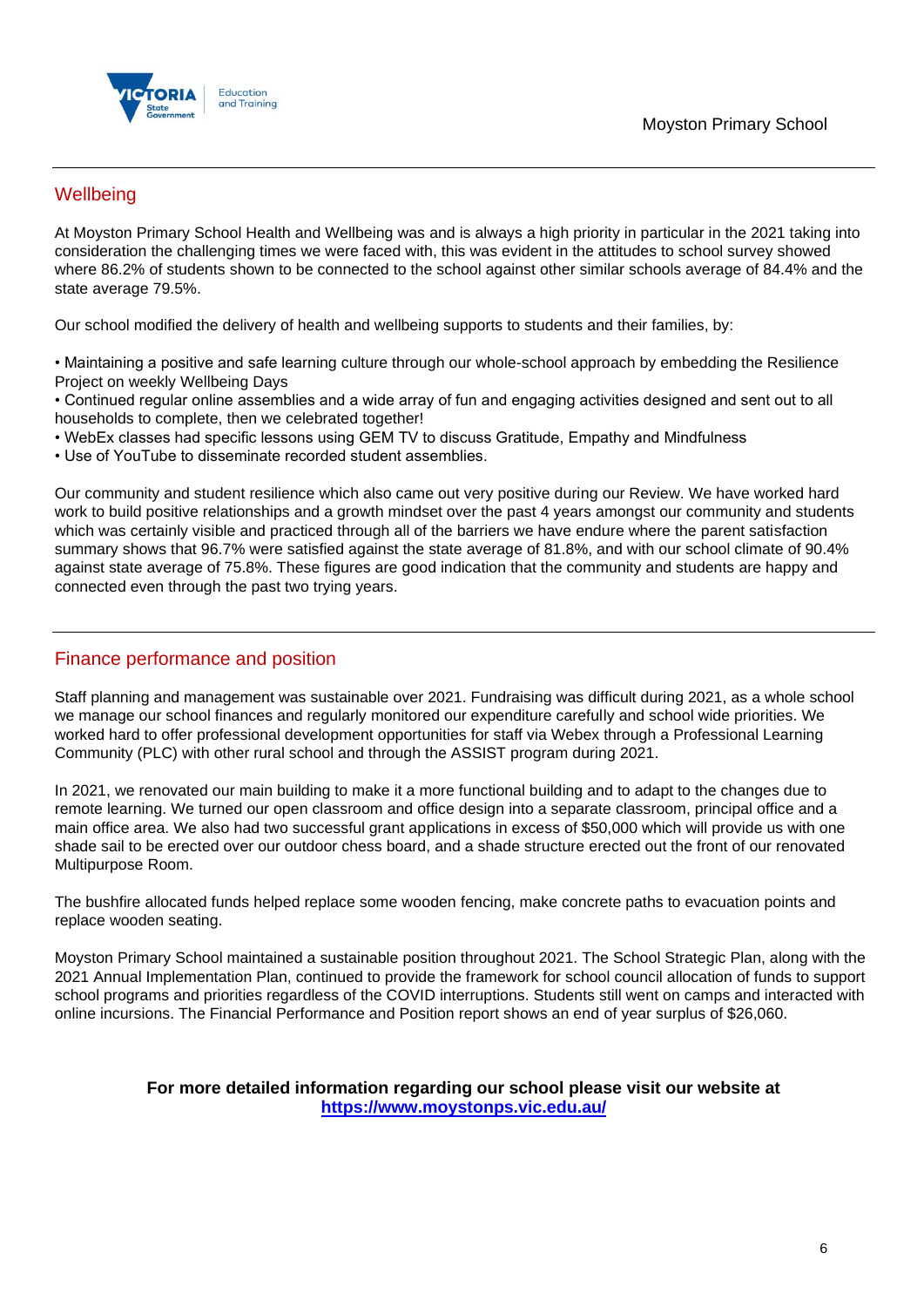

# **Performance Summary**

The Performance Summary for government schools provides an overview of how this school is contributing to the objectives of the Education State and how it compares to other Victorian government schools.

All schools work in partnership with their school community to improve outcomes for children and young people. Sharing this information with parents and the wider school community helps to support community engagement in student learning, a key priority of the Framework for Improving Student Outcomes.

Refer to the 'How to read the Annual Report' section for help on how to interpret this report.

# SCHOOL PROFILE

### **Enrolment Profile**

A total of 34 students were enrolled at this school in 2021, 17 female and 17 male.

0 percent of students had English as an additional language and NDP percent were Aboriginal or Torres Strait Islander.

### **Overall Socio-Economic Profile**

The overall school's socio-economic profile is based on the school's Student Family Occupation and Education index (SFOE).

SFOE is a measure of socio-educational disadvantage of a school, based on educational and employment characteristics of the parents/carers of students enrolled at the school. Possible SFOE band values are: Low, Low-Medium, Medium and High. A 'Low' band represents a low level of socio-educational disadvantage, a 'High' band represents a high level of socio-educational disadvantage.

This school's SFOE band value is: Medium

### **Parent Satisfaction Summary**

The percent endorsement by parents on their school satisfaction level, as reported in the annual Parent Opinion Survey.

Percent endorsement indicates the percent of positive responses (agree or strongly agree) from parents who responded to the survey.



#### **School Staff Survey**

The percent endorsement by staff on School Climate, as reported in the annual School Staff Survey.

Percent endorsement indicates the percent of positive responses (agree or strongly agree) from staff who responded to the survey.

Data is suppressed for schools with three or less respondents to the survey for confidentiality reasons.

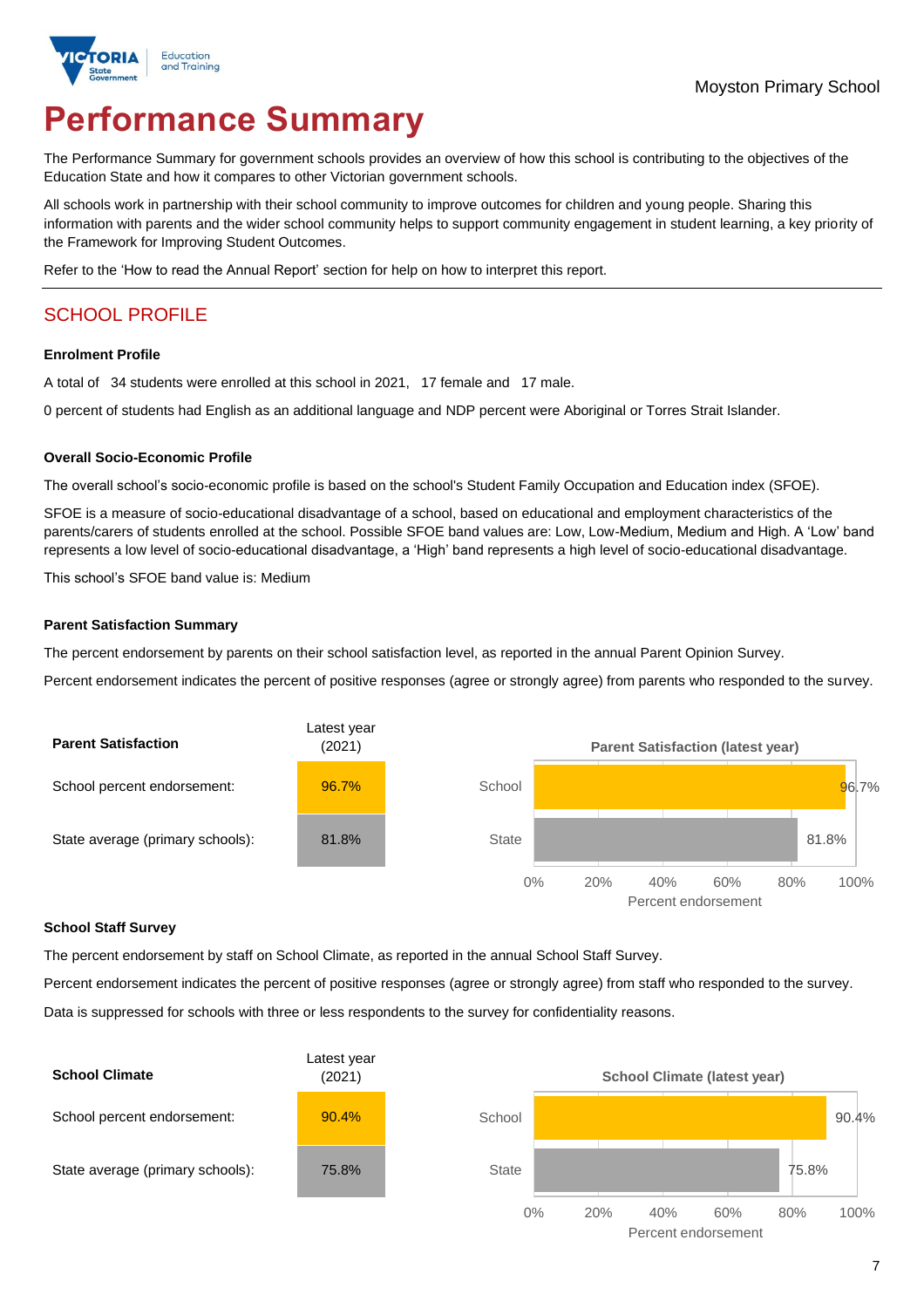

# ACHIEVEMENT

*Key: 'Similar Schools' are a group of Victorian government schools that are like this school, taking into account the school's socioeconomic background of students, the number of non-English speaking students and the size and location of the school.*

### **Teacher Judgement of student achievement**

Percentage of students working at or above age expected standards in English and Mathematics.



Percent students at or above age expected level

| <b>Mathematics</b><br>Years Prep to 6                             | Latest year<br>(2021) |
|-------------------------------------------------------------------|-----------------------|
| School percent of students at or above age<br>expected standards: | 73.7%                 |
| Similar Schools average:                                          | 83.3%                 |
| State average:                                                    | 84.9%                 |

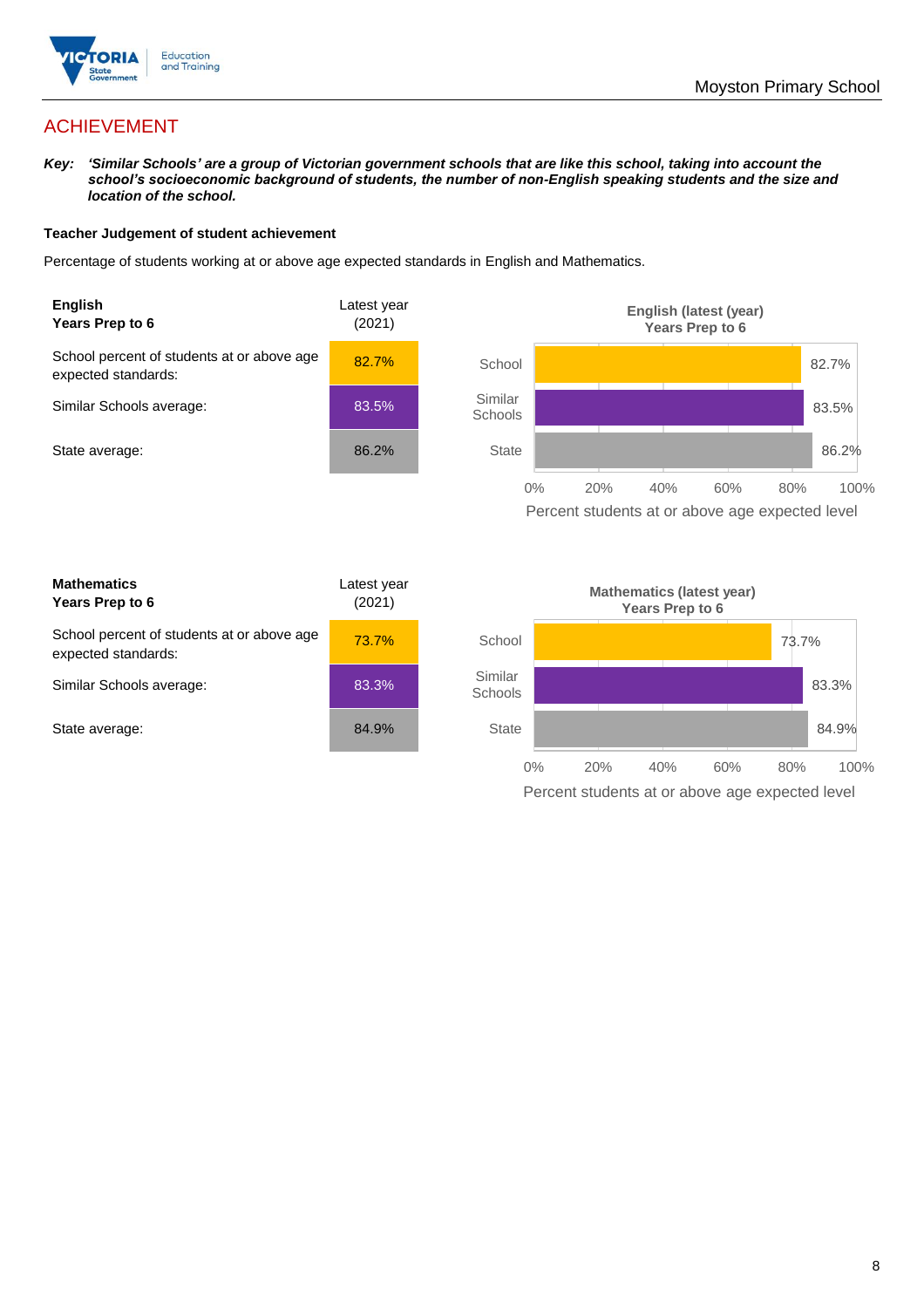

# ACHIEVEMENT (continued)

*Key: 'Similar Schools' are a group of Victorian government schools that are like this school, taking into account the school's socioeconomic background of students, the number of non-English speaking students and the size and location of the school.*

## **NAPLAN**

Percentage of students in the top three bands of testing in NAPLAN.

Note: NAPLAN tests were not conducted in 2020, hence the 4-year average is the average of 2018, 2019 and 2021 data.

| Reading<br>Year 3                                 | Latest year<br>(2021) | 4-year<br>average |                    |      | <b>NAPLAN Reading (latest year)</b><br>Year 3 |                                                      |       |
|---------------------------------------------------|-----------------------|-------------------|--------------------|------|-----------------------------------------------|------------------------------------------------------|-------|
| School percent of students in<br>top three bands: | 75.0%                 | 75.0%             | School             |      |                                               |                                                      | 75.0% |
| Similar Schools average:                          | 75.7%                 | 73.7%             | Similar<br>Schools |      |                                               |                                                      | 75.7% |
| State average:                                    | 76.9%                 | 76.5%             | State              |      |                                               |                                                      | 76.9% |
|                                                   |                       |                   | $0\%$              | 20%  | 40%                                           | 60%<br>80%<br>Percent of students in top three bands | 100%  |
| Reading<br>Year <sub>5</sub>                      | Latest year<br>(2021) | 4-year<br>average |                    |      | <b>NAPLAN Reading (latest year)</b><br>Year 5 |                                                      |       |
| School percent of students in<br>top three bands: | 50.0%                 | 62.5%             | School             |      |                                               | 50.0%                                                |       |
| Similar Schools average:                          | 65.9%                 | 64.3%             | Similar<br>Schools |      |                                               | 65.9%                                                |       |
| State average:                                    | 70.4%                 | 67.7%             | <b>State</b>       |      |                                               | 70.4%                                                |       |
|                                                   |                       |                   | $0\%$              | 20%  | 40%                                           | 60%<br>80%<br>Percent of students in top three bands | 100%  |
| <b>Numeracy</b>                                   | Latest year           | 4-year            |                    |      | <b>NAPLAN Numeracy (latest year)</b>          |                                                      |       |
| Year <sub>3</sub>                                 | (2021)                | average           |                    |      | Year <sub>3</sub>                             |                                                      |       |
| School percent of students in<br>top three bands: | 77.8%                 | 70.6%             | School             |      |                                               |                                                      | 77.8% |
| Similar Schools average:                          | 66.3%                 | 69.3%             | Similar<br>Schools |      |                                               | 66.3%                                                |       |
| State average:                                    | 67.6%                 | 69.1%             | <b>State</b>       |      |                                               | 67.6%                                                |       |
|                                                   |                       |                   | $0\%$              | 20%  | 40%                                           | 60%<br>80%<br>Percent of students in top three bands | 100%  |
| <b>Numeracy</b><br>Year 5                         | Latest year<br>(2021) | 4-year<br>average |                    |      | Year 5                                        | <b>NAPLAN Numeracy (latest year)</b>                 |       |
| School percent of students in<br>top three bands: | <b>NDP</b>            | 66.7%             | School             | #N/A |                                               |                                                      |       |
| Similar Schools average:                          | 61.1%                 | 52.9%             | Similar<br>Schools |      |                                               | 61.1%                                                |       |
| State average:                                    | 61.6%                 | 60.0%             | <b>State</b>       |      |                                               | 61.6%                                                |       |

9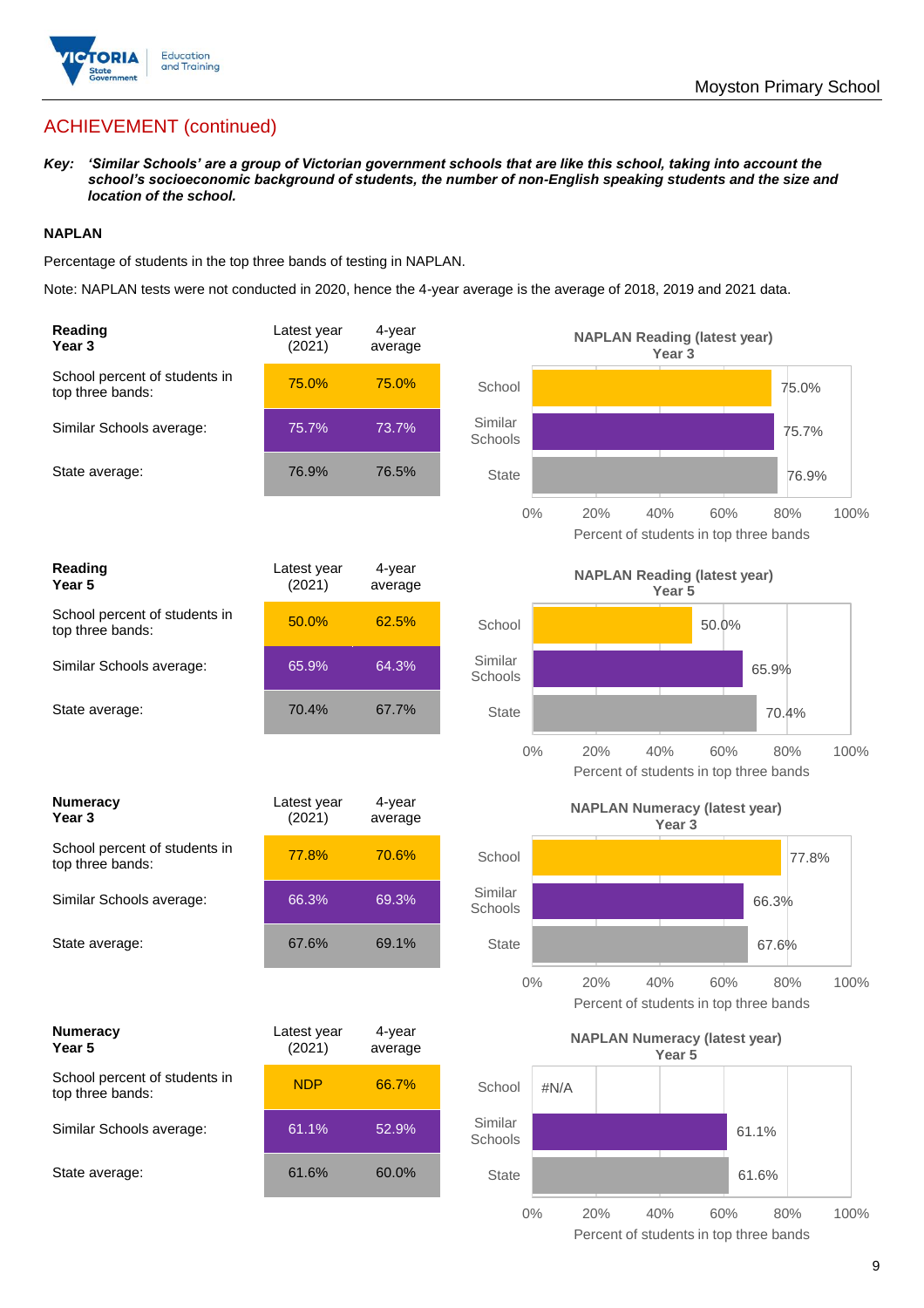

## Moyston Primary School

# ACHIEVEMENT (continued)

## **NAPLAN Learning Gain**

NAPLAN learning gain is determined by comparing a student's current year result relative to the results of all 'similar' Victorian students (i.e., students in all sectors in the same year level who had the same score two years prior). If the current year result is in the top 25 percent, their gain level is categorised as 'High'; middle 50 percent is 'Medium'; bottom 25 percent is 'Low'.

### **Learning Gain Year 3 (2019) to Year 5 (2021)**

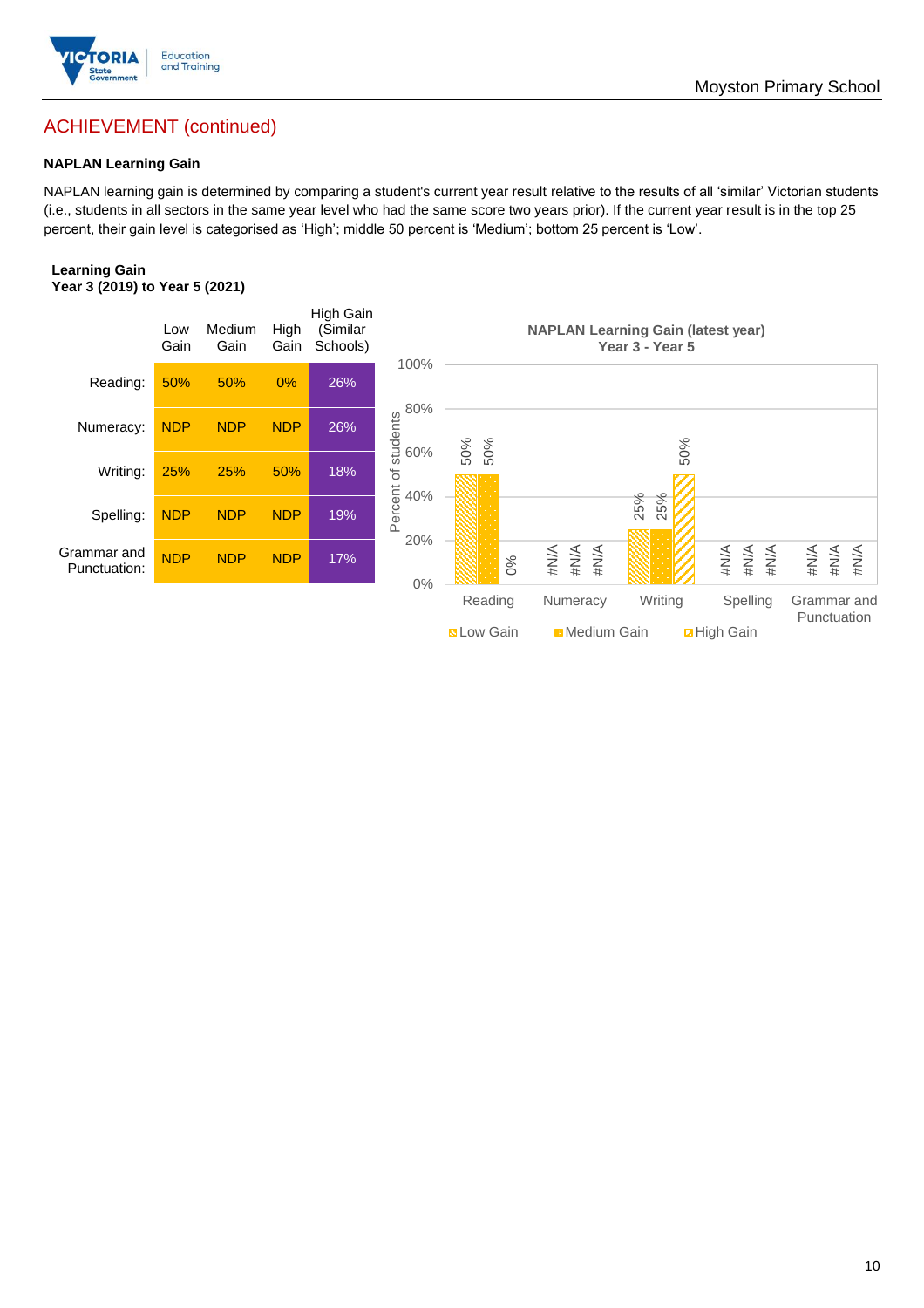

# ENGAGEMENT

*Key: 'Similar Schools' are a group of Victorian government schools that are like this school, taking into account the school's socioeconomic background of students, the number of non-English speaking students and the size and location of the school.*

### **Average Number of Student Absence Days**

Absence from school can impact on students' learning. Common reasons for non-attendance include illness and extended family holidays. Absence and attendance data in 2020 and 2021 may have been influenced by COVID-19.



### **Attendance Rate (latest year)**

|                                             | Prep | Year 1     | Year 2 | Year 3 | Year 4 | Year 5 | Year 6     |
|---------------------------------------------|------|------------|--------|--------|--------|--------|------------|
| Attendance Rate by year level<br>$(2021)$ : | 97%  | <b>NDP</b> | 96%    | 95%    | 95%    | 94%    | <b>NDP</b> |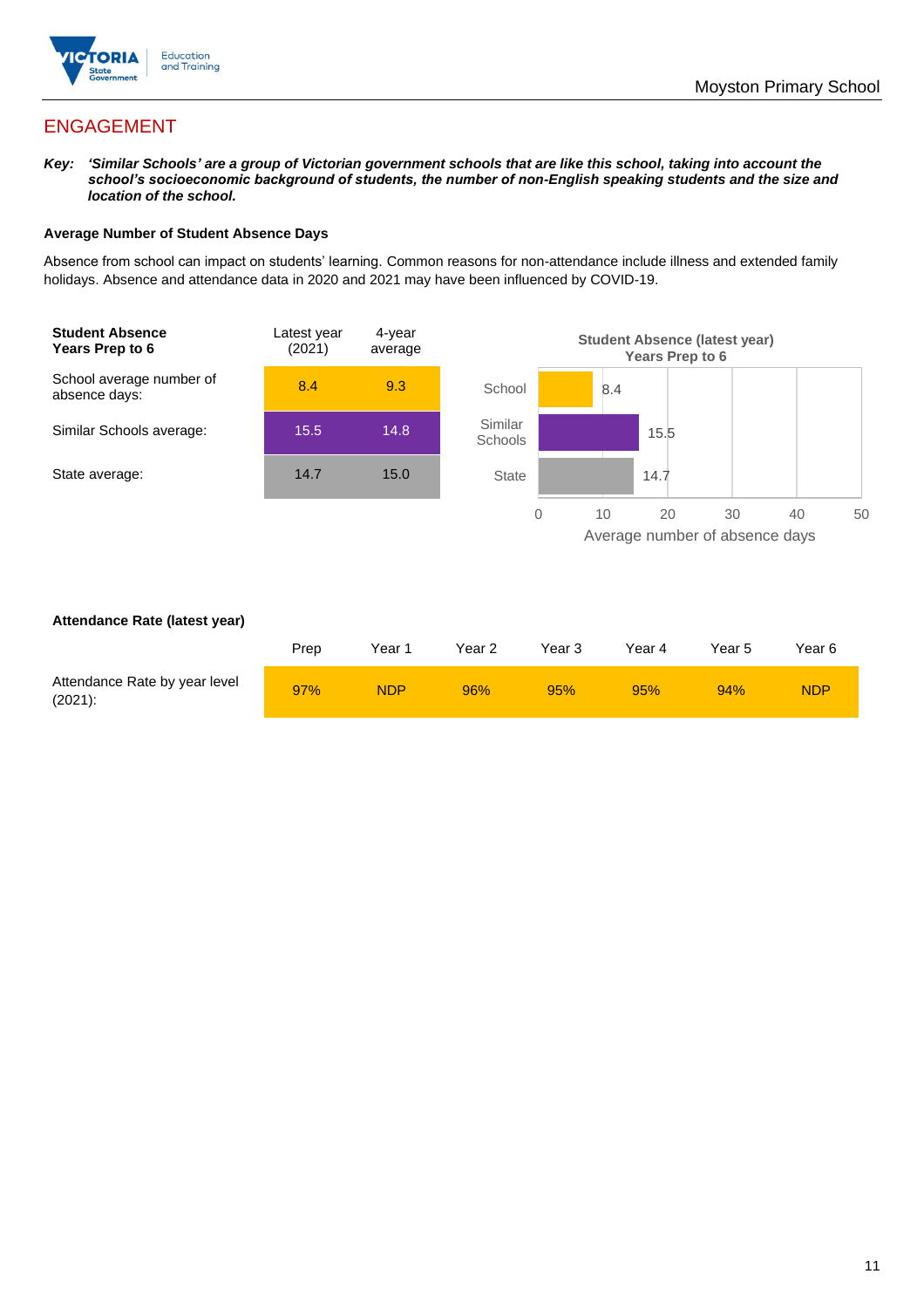

## **WELLBEING**

*Key: 'Similar Schools' are a group of Victorian government schools that are like this school, taking into account the school's socioeconomic background of students, the number of non-English speaking students and the size and location of the school.*

#### **Student Attitudes to School – Sense of Connectedness**

The percent endorsement on Sense of Connectedness factor, as reported in the Attitudes to School Survey completed annually by Victorian government school students, indicates the percent of positive responses (agree or strongly agree).



*Due to lower participation rates, differences in the timing of the survey/length of survey period and the general impact of Covid19 across 2020 and 2021, data are often not comparable with previous years or within similar school groups. Care should be taken when interpreting these results.*



#### **Student Attitudes to School – Management of Bullying**

The percent endorsement on Management of Bullying factor, as reported in the Attitudes to School Survey completed annually by Victorian government school students, indicates the percent of positive responses (agree or strongly agree).

| <b>Management of Bullying</b><br>Years 4 to 6 | Latest year<br>(2021) | 4-year<br>average |  |
|-----------------------------------------------|-----------------------|-------------------|--|
| School percent endorsement:                   | 92.3%                 | 90.5%             |  |
| Similar Schools average:                      | 88.3%                 | 85.6%             |  |
| State average:                                | 78.4%                 | 79.7%             |  |

*Due to lower participation rates, differences in the timing of the survey/length of survey period and the general impact of Covid19 across 2020 and 2021, data are often not comparable with previous years or within similar school groups. Care should be taken when interpreting these results.*

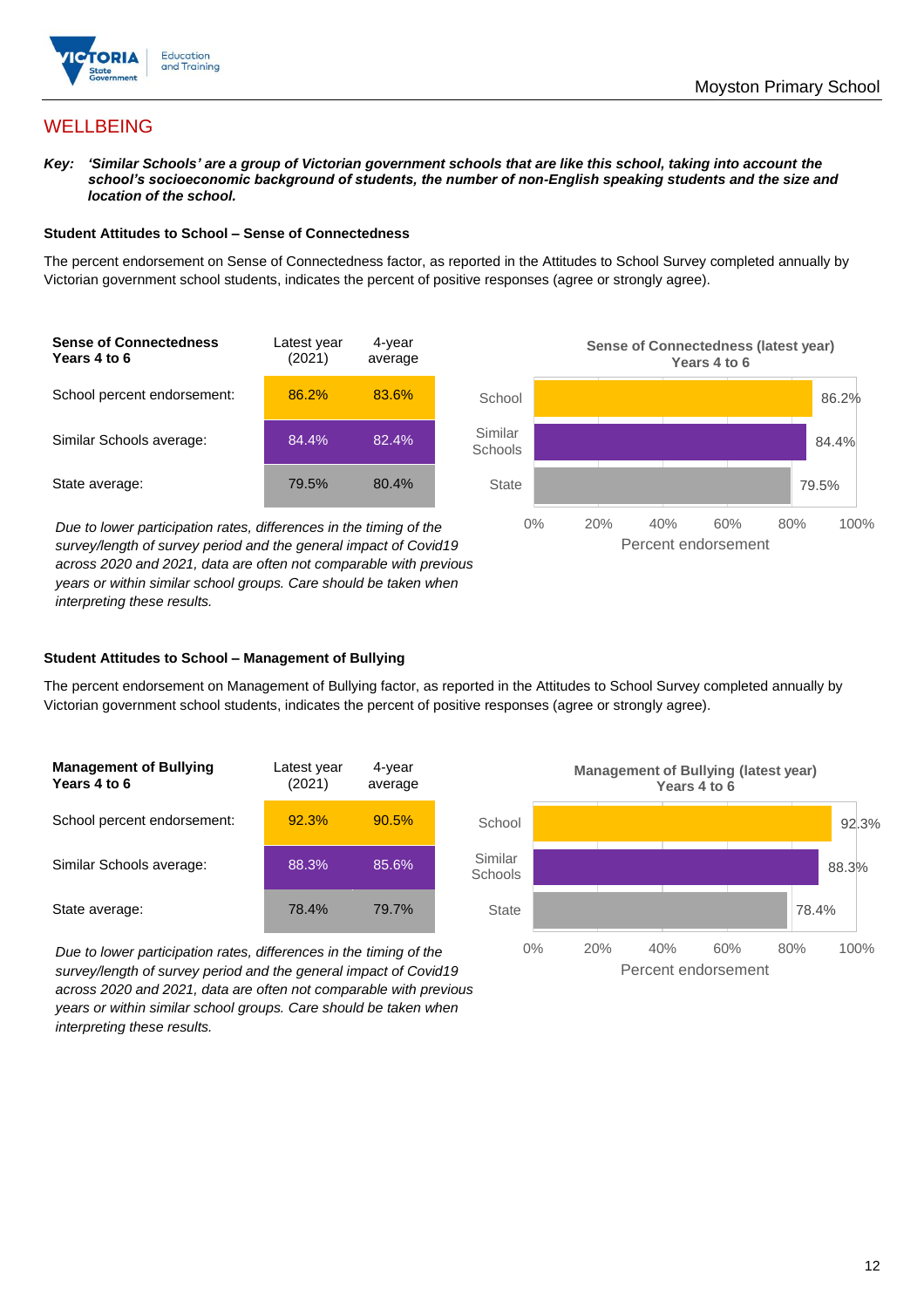

# **Financial Performance and Position**

FINANCIAL PERFORMANCE - OPERATING STATEMENT SUMMARY FOR THE YEAR ENDING 31 DECEMBER, 2021

| <b>Revenue</b>                  | <b>Actual</b> |
|---------------------------------|---------------|
| <b>Student Resource Package</b> | \$436,519     |
| Government Provided DET Grants  | \$124,383     |
| Government Grants Commonwealth  | \$6,321       |
| Government Grants State         | \$24,386      |
| <b>Revenue Other</b>            | \$3,164       |
| <b>Locally Raised Funds</b>     | \$43,411      |
| <b>Capital Grants</b>           | \$0           |
| <b>Total Operating Revenue</b>  | \$638,183     |

| Equity <sup>1</sup>                                 | <b>Actual</b> |
|-----------------------------------------------------|---------------|
| Equity (Social Disadvantage)                        | \$23,820      |
| Equity (Catch Up)                                   | \$0           |
| <b>Transition Funding</b>                           | \$0           |
| Equity (Social Disadvantage - Extraordinary Growth) | \$0           |
| <b>Equity Total</b>                                 | \$23,820      |

| <b>Expenditure</b>                    | <b>Actual</b> |
|---------------------------------------|---------------|
| Student Resource Package <sup>2</sup> | \$416,055     |
| Adjustments                           | \$0           |
| <b>Books &amp; Publications</b>       | \$1,362       |
| Camps/Excursions/Activities           | \$16,627      |
| <b>Communication Costs</b>            | \$576         |
| Consumables                           | \$21,770      |
| Miscellaneous Expense <sup>3</sup>    | \$8,272       |
| <b>Professional Development</b>       | \$374         |
| Equipment/Maintenance/Hire            | \$27,314      |
| <b>Property Services</b>              | \$59,415      |
| Salaries & Allowances <sup>4</sup>    | \$35,183      |
| <b>Support Services</b>               | \$3,764       |
| Trading & Fundraising                 | \$14,914      |
| Motor Vehicle Expenses                | \$0           |
| <b>Travel &amp; Subsistence</b>       | \$570         |
| <b>Utilities</b>                      | \$5,926       |
| <b>Total Operating Expenditure</b>    | \$612,124     |
| <b>Net Operating Surplus/-Deficit</b> | \$26,060      |
| <b>Asset Acquisitions</b>             | \$0           |

(1) The equity funding reported above is a subset of the overall revenue reported by the school.

(2) Student Resource Package Expenditure figures are as of 24 Feb 2022 and are subject to change during the reconciliation process.

(3) Miscellaneous Expenses include bank charges, administration expenses, insurance and taxation charges.

(4) Salaries and Allowances refers to school-level payroll.